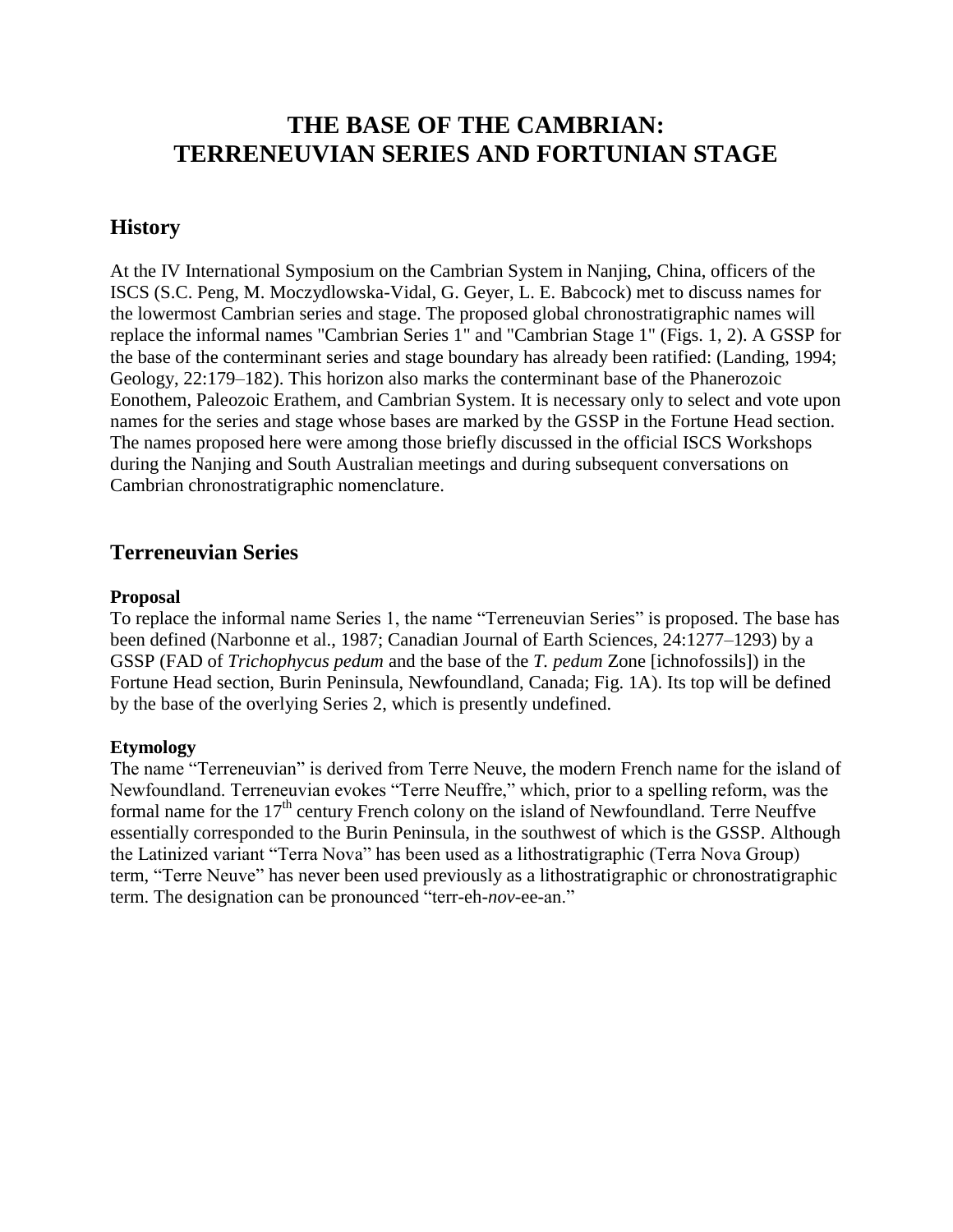

Figure 1A. The GSSP for base of proposed Terreneuvian Series and Fortunian Stage (at black arrow heads) at Fortune Head, SW Burin Peninsula, eastern Newfoundland.



Figure 1B. Lowest occurrence of *Trichophycus pedum* and base of *T. pedum* Zone at the GSSP for base of proposed Terreneuvian Series and Fortunian Stage at Fortune Head, SW Burin Peninsula, eastern Newfoundland.

#### **Correlations and chronostratigraphic range**

The base of the Terreneuvian Series can be correlated both biostratigraphically and geochemically: 1) at the FAD of *Trichophycus pedum* and the base of the *T. pedum* Zone [ichnofossils] (Fig. 1B), and 2) near the onset of the dramatic fall in  $\delta^{13}$ C values at the Ediacaran– Cambrian boundary (e.g., Amthor et al., 2003; Geology 31:431–434) (Fig. 2). The latter standard is the BACE Excursion (Basal Cambrian Carbon isotope Excursion; Zhu et al., 2006: Palaeoworld 15:217–222).

The Terreneuvian Series replaces the regional (Avalonian) Placentian Series (Landing et al., 1989; Journal of Paleontology, 63:739–769), and is roughly equivalent to the regional (Gondwanan) Cordubian Series in Iberia (see Geyer and Landing, 2004; Acta Geologica Polonica, 54:179–218). Maintenance of "Placentian" for this lowest Cambrian interval with the earliest diverse trace fossils and the oldest small shelly fossil assemblages (Landing et al., 1987) would ultimately lead to an "undesireable restriction" and creation of an objective homonym. This is a likely development if the base of the second series of the Cambrian were to be based on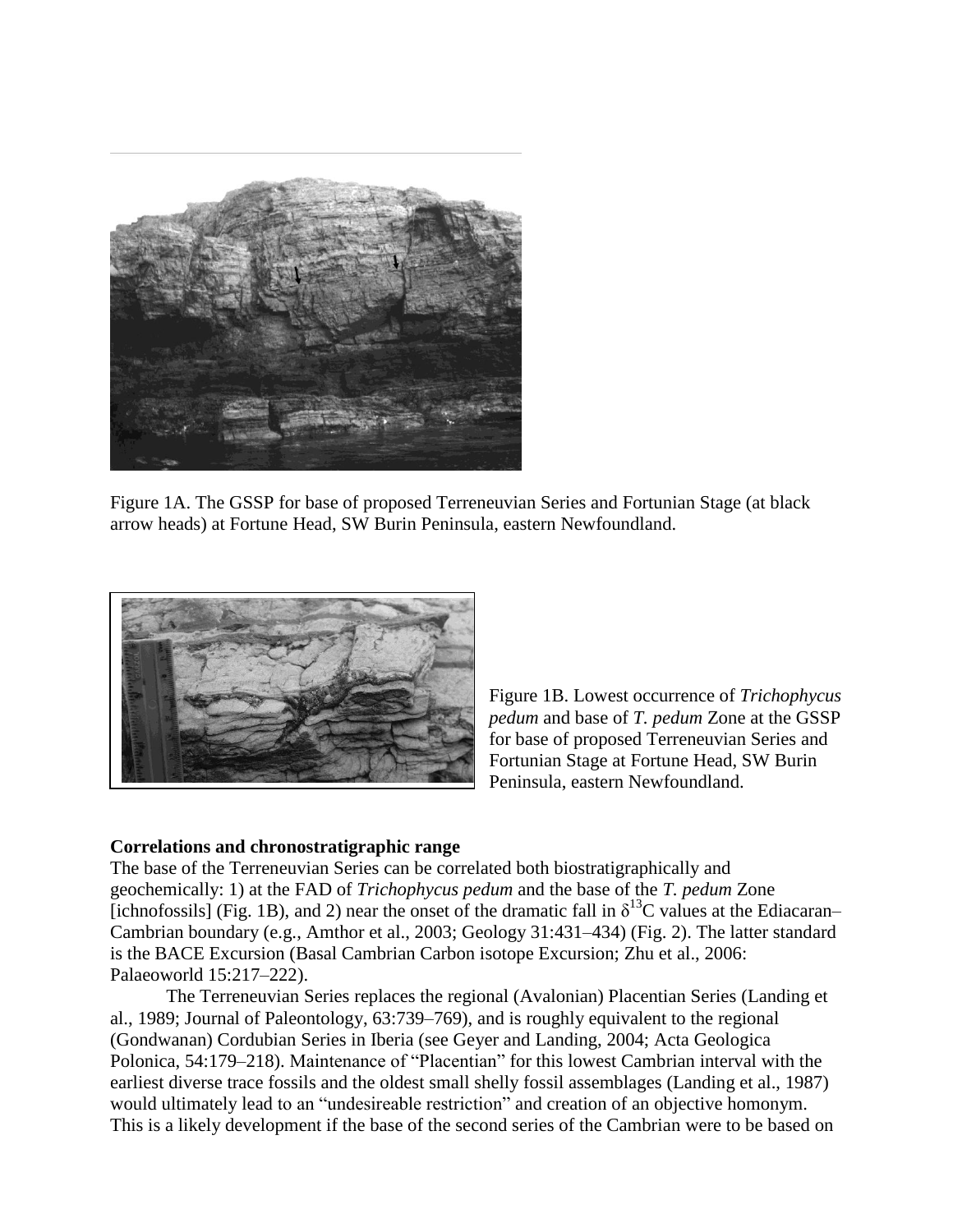an FAD that uses trilobites. Indeed, the upper Placentian, though lacking trilobites, likely correlates with such trilobite-bearing intervals as part of the Siberian lower Atdabanian Stage. Thus, formalization of a second Cambrian series would truncate the top of the previously established Placentian).

### **Biostratigraphic significance**

As the Terreneuvian Series brackets several key events in the Cambrian evolutionary radiation, its interregional correlation between Cambrian paleocontinents is readily accomplished in marine successions by traditional biostratigraphic and non-conventional (geochronologic and chemostratigraphic) techniques. The fossilizeable faunas of the Terreneuvian Series appear with the extinction of Ediacaran acritarchs and most Ediacaran-grade organisms.

Terraneuvian Series organisms equate to those of the Placentian Ecologic Evolutionary Unit—the initial stage of the Cambrian Evolutionary Fauna (Landing and Westrop, 2004; Paleontological Society Papers, 10:93–105). This Placentian EEU includes the appearance and diversification of coelomate burrowers followed by the appearance of diverse skeletalized metazoans, and means that assemblages below Cambrian "Series 2" with diverse metazoan burrows at least through the lower range of diverse skeletalized metazoans are Terreneuvian.

## **Geochronology**

The Terreneuvian Series comprises a significant part of the lower Cambrian. Preliminary geochronologic work in the Avalon continent demonstrates that the earliest trilobite-bearing strata in southern Wales have a U-Pb volcanic zircon age of 519 Ma (Landing et al., 1998; Canadian Journal of Earth Sciences, 35:329–338). Thus, with a Cambrian base at 543 Ma, the duration of the Terreneuvian could reach somewhat over 40% of the Cambrian.

Middle Terreneuvian strata in New Brunswick, Canada, have a U-Pb zircon age of 530 Ma (Isachsen et al., 1994; Geology, 22:496–498). Numerous ashes occur in the lower Fortunian Stage (Landing, 2004; Journal of Geodynamics, 37:411–435), and will likely provide dates on the lowest occurrence of diverse small shelly fossils and the pace of the Cambrian radiation (E. Landing and S.A. Bowring, unpub. data).

#### **Preservation and accessibility**

The Fortune Head stratotype was designated a geologic preserve in 1994, and will remain preserved and accessible.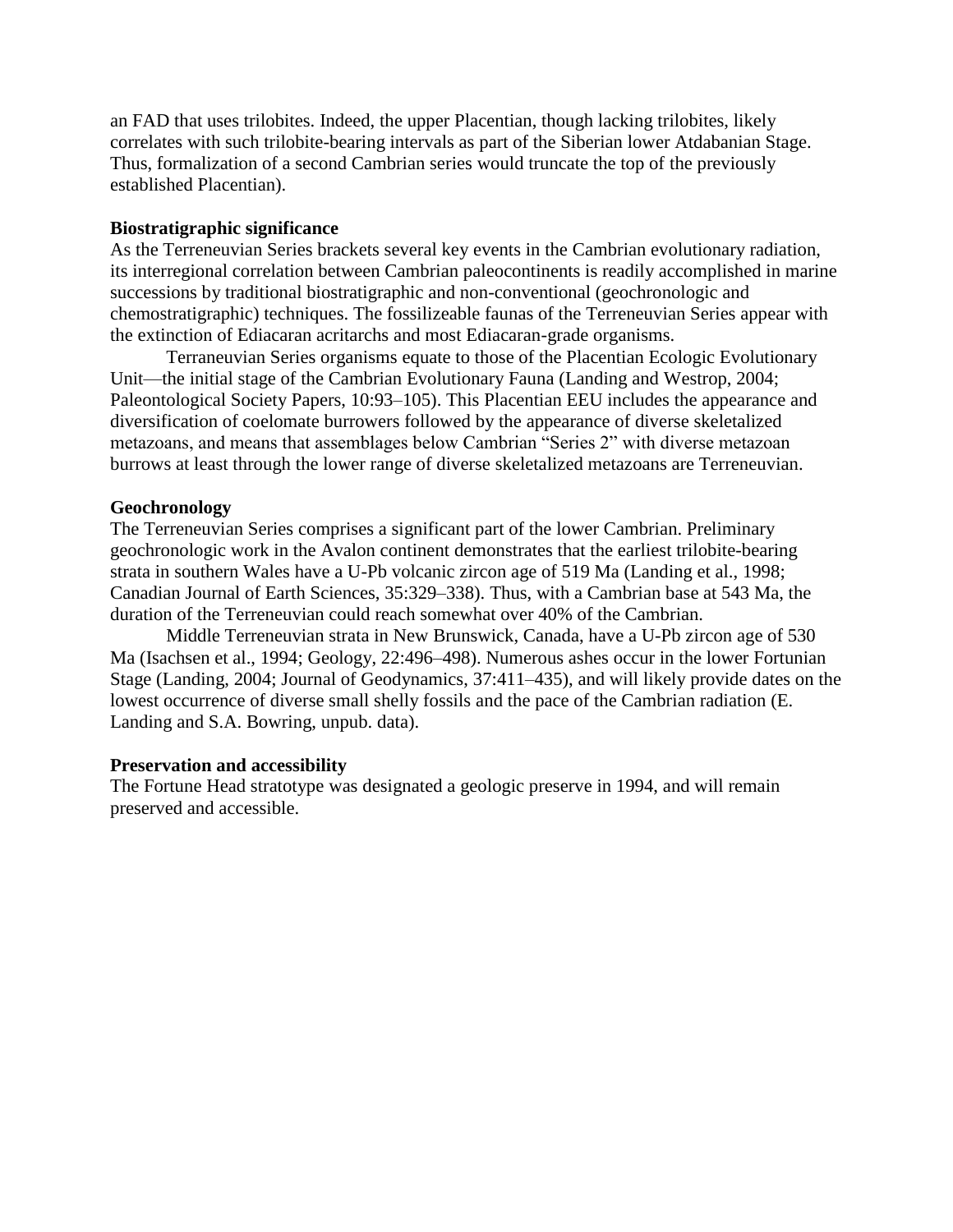

Figure 2. Relationship of BACE Excursion to base of proposed Terreneuvian Series ("Series" 1 of figure) and Fortunian Stage ("Stage 1" of figure). From Zhu et al. (2006: Palaeoworld 15: fig. 1).

# **Fortunian Stage**

# **Proposal**

To replace the informal name "Stage 1," the name "Fortunian Stage" is proposed as the lowest stage of the Cambrian and the lower part of the proposed Terreneuvian Series. The base of the Fortunian Stage corresponds to the defined GSSP for the base of the Cambrian (FAD of *Trichophycus pedum* and base of the *T. pedum* Zone [ichnofossils] in the Fortune Head section, Burin Peninsula, Newfoundland, Canada; Fig. 1). Its top will be defined by the base of the overlying stage, which is presently undefined.

# **Etymology**

The name Fortunian is derived from the Grand Bank 1 M/4 Canadian national map area in the Burin Peninsula, Newfoundland, Canada. The name Fortunian denotes Fortune Head, Newfoundland, Canada, the site of the stratigraphic section containing the GSSP. It also evokes the village of Fortune, just east of the GSSP, as well as Fortune Bay immediately to the west.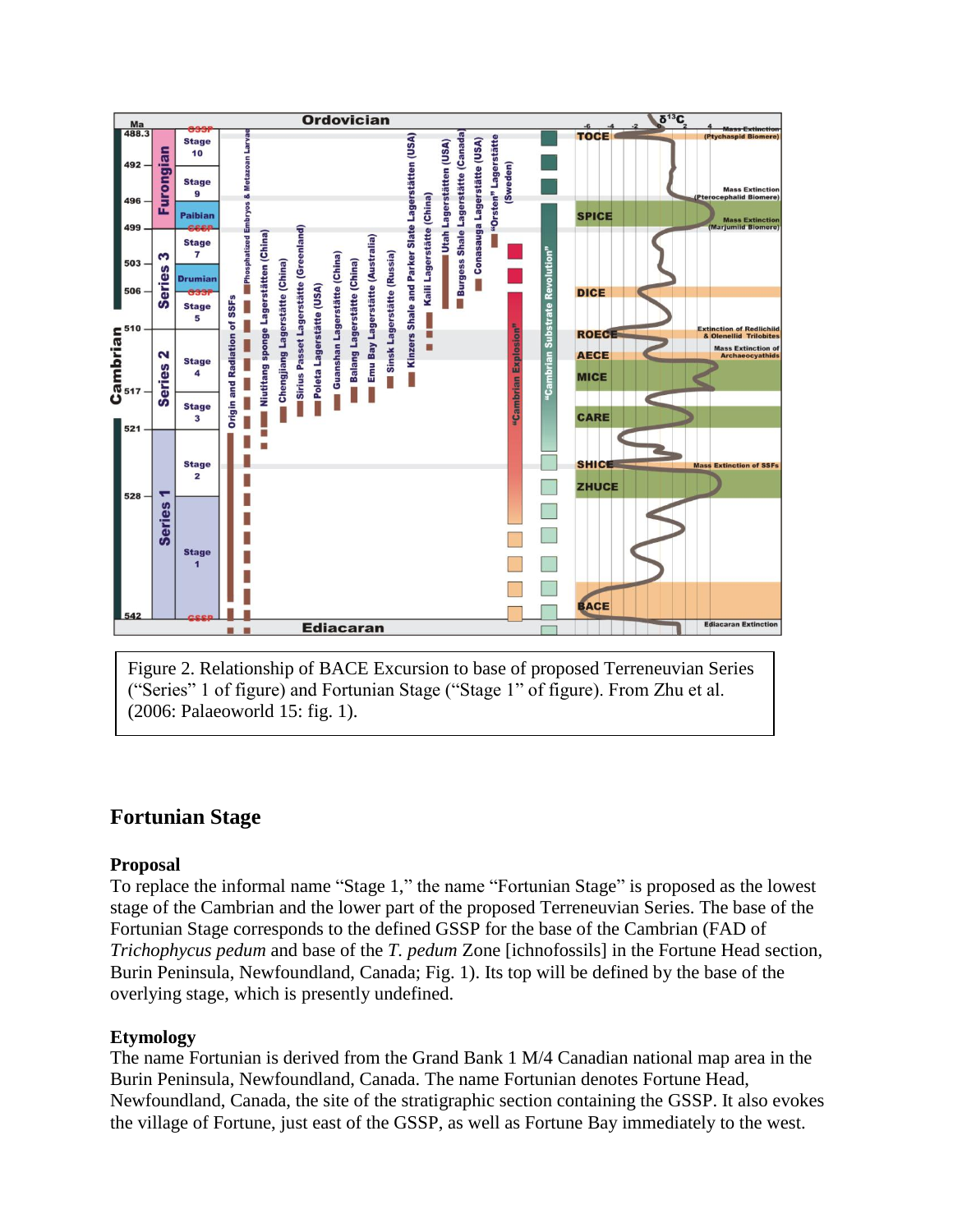―Fortune‖ constitutes one of the few unused geographic names that is available for use as a chronostratigraphic term in the Fortune Head area. A "Fortune Formation" had been proposed (Heyl, 1936; Newfoundland Department of Natural Resources, Geological Section Bulletin 3, 66 p.) in distant, north-central Newfoundland for Ordovician trench-fill deposits, but has been abandoned (see Lexicon of Canadian Geologic Units,

[http://cgkn1.cgkn.net/weblex/weblex\\_list\\_e.pl\)](http://cgkn1.cgkn.net/weblex/weblex_list_e.pl) as a formation "defined inadequately, commonly not recognizeable as he recognized them, or ambiguous in sequence, and contradicted by the mapping of various workers" (Helwig, 1969; American Association of Petroleum Geologists Memoir, 12:408–413; also Horne and Helwig, 1969; American Association of Petroleum Geologists Memoir, 12:388–407.). Thus, "Fortune" is available for use as a chronostratigraphic unit that comprises the lowest Cambrian stage.

#### **Correlations and chronostratigraphic range**

As for the base of the Terreneuvian Series, ehe base of the Fortunian Stage can be correlated regionally on the basis of biostratigraphic and geochronlogic standards: 1) at the FAD of *Trichophycus pedum* and the base of the *T. pedum* Zone [ichnofossils]), and 2) near the onset of the dramatic fall in  $\Delta^{13}$ C values at the Ediacaran–Cambrian boundary (e.g., Amthor et al., 2003; Geology 31:431–434). The latter standard is the BACE Excursion (Basal Cambrian Carbon isotope Excursion of Zhu et al., 2006: Palaeoworld 15:217–222; Fig. 2).

The basal Cambrian GSSP, the base of the proposed Terreneuvian Series, and the base of the proposed Fortunian Stage at Fortune Head lie in the southwest part of the Grand Bank map area. The sea cliffs southeast of Fortune Head expose all of the strata (Chapel Island through Random Formation) that comprise much of the interval that will likely constitute a lowest Cambrian stage. This completely exposed succession extends from the base of the *T. pedum* Zone through the lowest local occurrence of diverse small shelly fossils (e.g., Fortune North section of Landing et al., 1989; Journal of Paleontology, 63:739–769).

In addition, a short reference section that exposes the base of the proposed Terreneuvian Series and Fortunian Stage lies just northeast of Fortune Head and immediately east of Grand Bank village on Grand Bank Head (Narbonne et al., 1987; Canadian Journal of Earth Sciences, 24:1277–1293; Landing et al., 1989). Finally, a long reference section through the Fortunian Stage that extends up through the oldest small shelly fossil assemblages lies in the section in the sea cliffs north of Little Danzig Cove in the Lamaline 1 L/13 map area just southwest of the Grand Bank map area (Landing et al., 1989; Journal of Paleontology, 63:739–769).

#### **Biostratigraphic significance**

As the base of the Fortunian Stage at its type section marks an important event in the Cambrian evolutionary radiation—i.e., the appearance of coelomate burrowers—its interregional correlation between Cambrian paleocontinents is readily accomplished in marine successions by traditional biostratigraphic techniques. The fossilizeable faunas of the Fortunian Stage equate at least to the early part of the Placentian Ecologic Evolutionary Unit—the initial stage of the Cambrian Evolutionary Fauna (Landing and Westrop, 2004; Paleontological Society Papers, 10:93–105). This early part of the Placentian EEU includes the appearance and diversification of coelomate burrowers. At least part of the subsequent appearance of diverse skeletalized metazoans may be referable to the Fortunian Age.

#### **Geochronology**

As outlined above for the Fortunian Series, volcanic ashes are particularly well developed in the lower part of the Fortunian Series (unpublished work of E. Landing and S.A. Bowring) on the